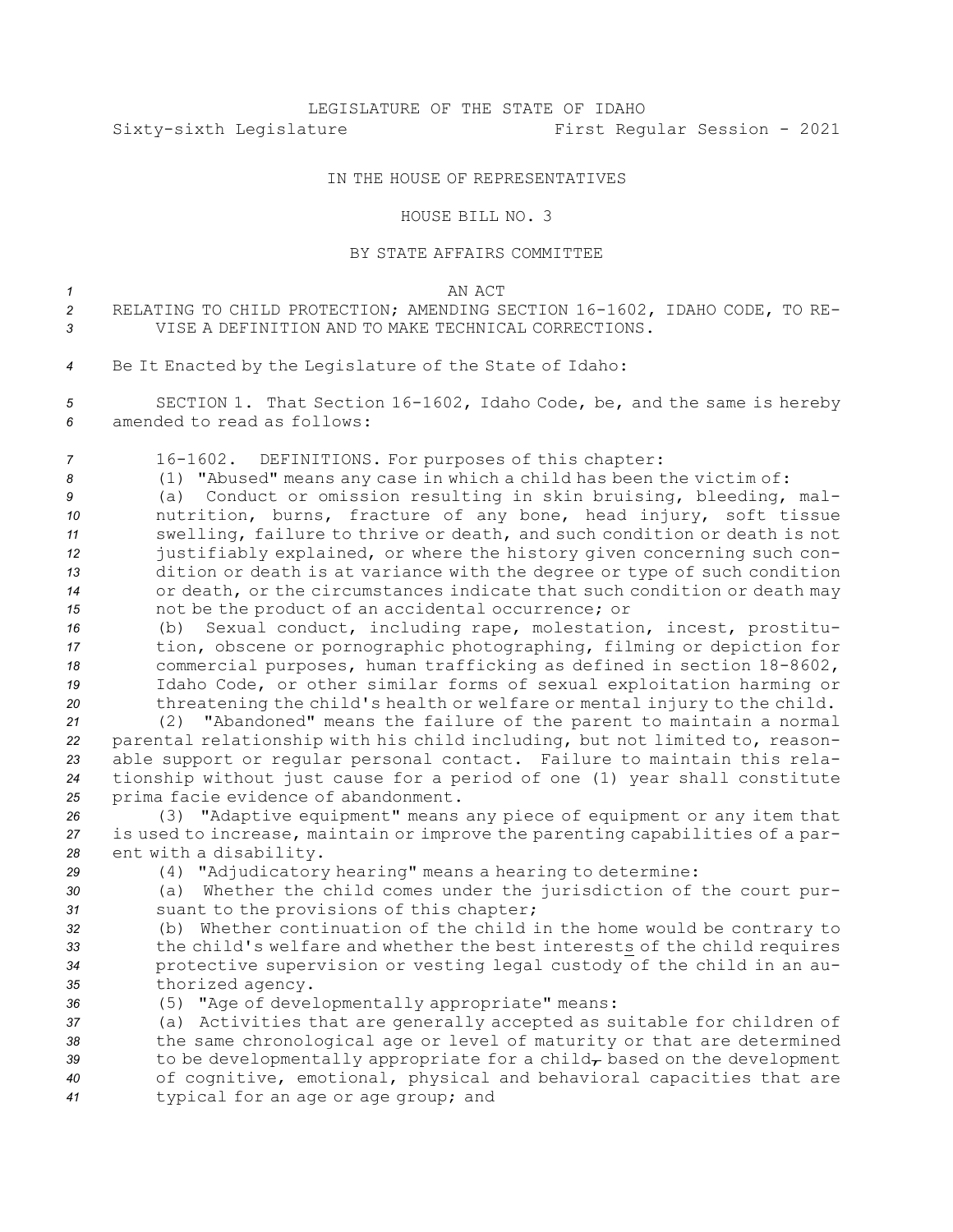(b) In the case of <sup>a</sup> specific child, activities or items that are suit- able for the child based on the developmental stages attained by the child with respect to the cognitive, emotional, physical and behavioral capacities of the child. (6) "Aggravated circumstances" includes, but is not limited to: (a) Circumstances in which the parent has engaged in any of the follow-*<sup>7</sup>* ing: (i) Abandonment, chronic abuse or chronic neglect of the child. Chronic neglect or chronic abuse of <sup>a</sup> child shall consist of abuse or neglect that is so extreme or repetitious as to indicate that return of the child to the home would result in unacceptable risk 12 to the health and welfare of the child. (ii) Sexual abuse against <sup>a</sup> child of the parent. Sexual abuse, for the purposes of this section, includes any conduct described in section 18-1506, 18-1506A, 18-1507, 18-1508, 18-1508A, 18-6101, 18-6608 or 18-8602, Idaho Code. (iii) Torture of <sup>a</sup> child; any conduct listed in section 18-8303(1), Idaho Code; battery or an injury to <sup>a</sup> child that **19** results in serious or great bodily injury to a child; voluntary 20 manslaughter of a child<sub>r</sub> or aiding or abetting such voluntary manslaughter, soliciting such voluntary manslaughter or attempt-**ing or conspiring to commit such voluntary manslaughter;**  (b) The parent has committed murder, aided or abetted <sup>a</sup> murder, so- licited <sup>a</sup> murder or attempted or conspired to commit murder; or (c) The parental rights of the parent to another child have been termi- nated involuntarily. (7) "Authorized agency" means the department, <sup>a</sup> local agency, <sup>a</sup> person, an organization, corporation, benevolent society or association licensed or approved by the department or the court to receive children for control, care, maintenance or placement. (8) "Caregiver" means <sup>a</sup> foster parent with whom <sup>a</sup> child in foster care has been placed or <sup>a</sup> designated official for <sup>a</sup> child care institution in which <sup>a</sup> child in foster care has been placed. (9) "Case plan hearing" means <sup>a</sup> hearing to approve, modify or reject the case plan as provided in section 16-1621, Idaho Code. (10) "Child" means an individual who is under the age of eighteen (18) *37* years. (11) "Child advocacy center" or "CAC" means an organization that ad- heres to national best practice standards established by the national membership and accrediting body for children's advocacy centers and that promotes <sup>a</sup> comprehensive and coordinated multidisciplinary team response to allegations of child abuse by maintaining <sup>a</sup> child-friendly facility at which appropriate services are provided. These services may include forensic in- terviews, forensic medical examinations, mental health services and other related victim services. (12) "Circumstances of the child" includes, but is not limited to, the joint legal custody or joint physical custody of the child. (13) "Commit" means to transfer legal and physical custody. (14) "Concurrent planning" means <sup>a</sup> planning model that prepares for and implements different outcomes at the same time.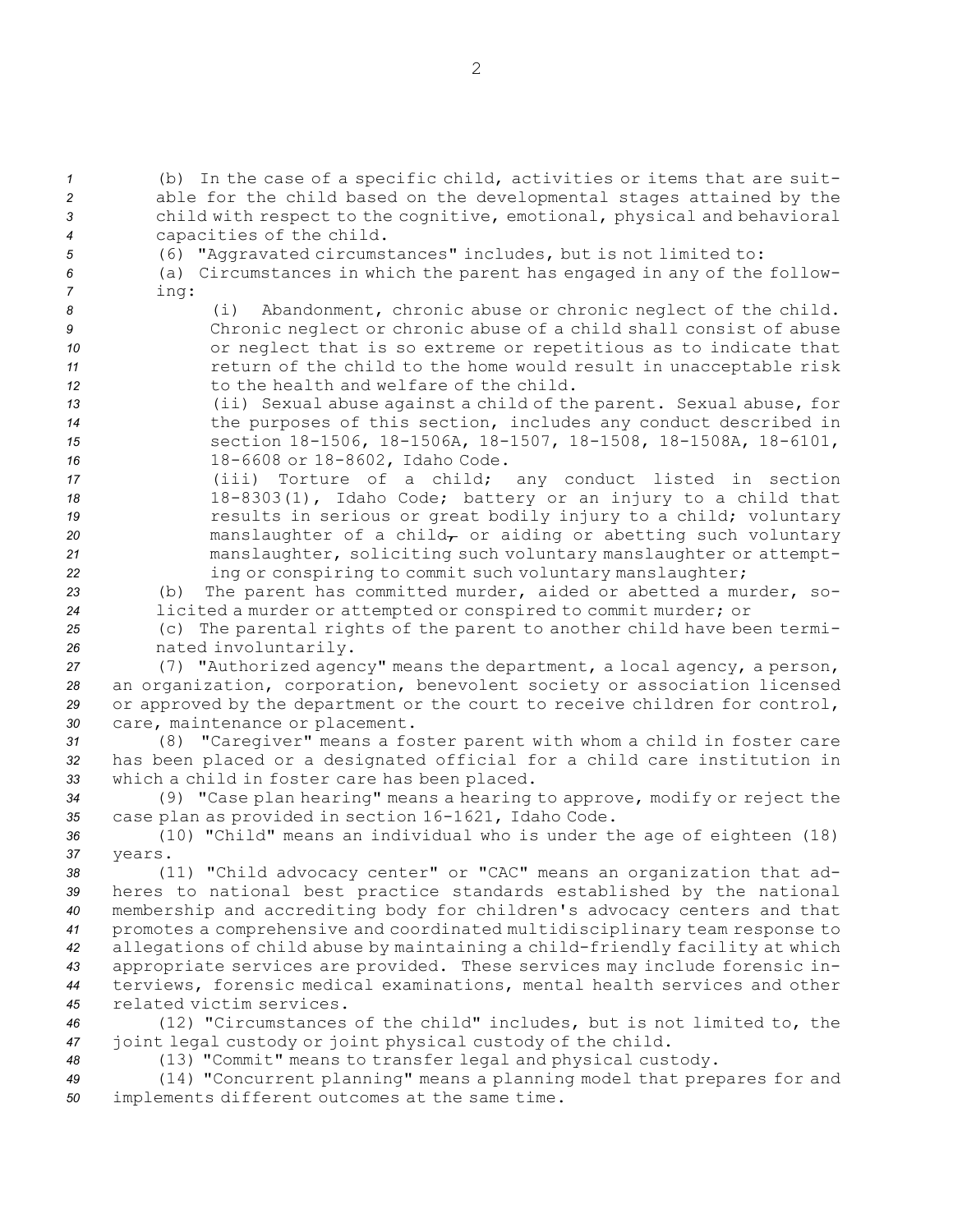*1* (15) "Court" means district court or magistrate<sup>1</sup>s division thereof<sub> $\tau$ </sub> or, *<sup>2</sup>* if the context requires, <sup>a</sup> magistrate or judge thereof.

*<sup>3</sup>* (16) "Custodian" means <sup>a</sup> person, other than <sup>a</sup> parent or legal guardian, *<sup>4</sup>* to whom legal or joint legal custody of the child has been given by court or-*5* der.

*<sup>6</sup>* (17) "Department" means the department of health and welfare and its au-*<sup>7</sup>* thorized representatives.

 (18) "Disability" means, with respect to an individual, any mental or physical impairment that substantially limits one (1) or more major life activity activities of the individual including, but not limited to, self-care, manual tasks, walking, seeing, hearing, speaking, learning or working, or <sup>a</sup> record of such an impairment, or being regarded as having such an impairment. Disability shall not include transvestism, transsexualism, pedophilia, exhibitionism, voyeurism, other sexual behavior disorders, or substance use disorders, compulsive gambling, kleptomania or pyromania. Sexual preference or orientation is not considered an impairment or disabil- ity. Whether an impairment substantially limits <sup>a</sup> major life activity shall be determined without consideration of the effect of corrective or mitigat-ing measures used to reduce the effects of the impairment.

*<sup>20</sup>* (19) "Family or household member" shall have the same meaning as in sec-*<sup>21</sup>* tion 39-6303(6), Idaho Code.

 (20) "Foster care" means twenty-four (24) hour substitute parental care for children placed away from their parents or guardians by persons who may or may not be related to the children and for whom the state agency has place-ment and care responsibility.

*<sup>26</sup>* (21) "Foster parent" means <sup>a</sup> person or persons licensed to provide fos-*27* ter care.

 (22) "Grant administrator" means the supreme court or any organization or agency as may be designated by the supreme court in accordance with such procedures as may be adopted by the supreme court. The grant administrator shall administer funds from the guardian ad litem account in accordance with the provisions of this chapter.

*<sup>33</sup>* (23) "Guardian ad litem" means <sup>a</sup> person appointed by the court pursuant *<sup>34</sup>* to <sup>a</sup> guardian ad litem volunteer program to act as special advocate for <sup>a</sup> *<sup>35</sup>* child under this chapter.

*<sup>36</sup>* (24) "Guardian ad litem coordinator" means <sup>a</sup> person or entity receiving *<sup>37</sup>* moneys from the grant administrator for the purpose of carrying out any of *<sup>38</sup>* the duties set forth in section 16-1632, Idaho Code.

*<sup>39</sup>* (25) "Guardian ad litem program" means the program to recruit, train and *<sup>40</sup>* coordinate volunteer persons to serve as guardians ad litem for abused, ne-*<sup>41</sup>* glected or abandoned children.

 (26) "Homeless," as used in this chapter, shall mean that the child is without adequate shelter or other living facilities, and the lack of such shelter or other living facilities poses <sup>a</sup> threat to the health, safety or well-being of the child.

 (27) "Idaho network of children's advocacy centers" means an organiza- tion that provides education and technical assistance to child advocacy cen- ters and to interagency multidisciplinary teams developed pursuant to sec-tion 16-1617, Idaho Code.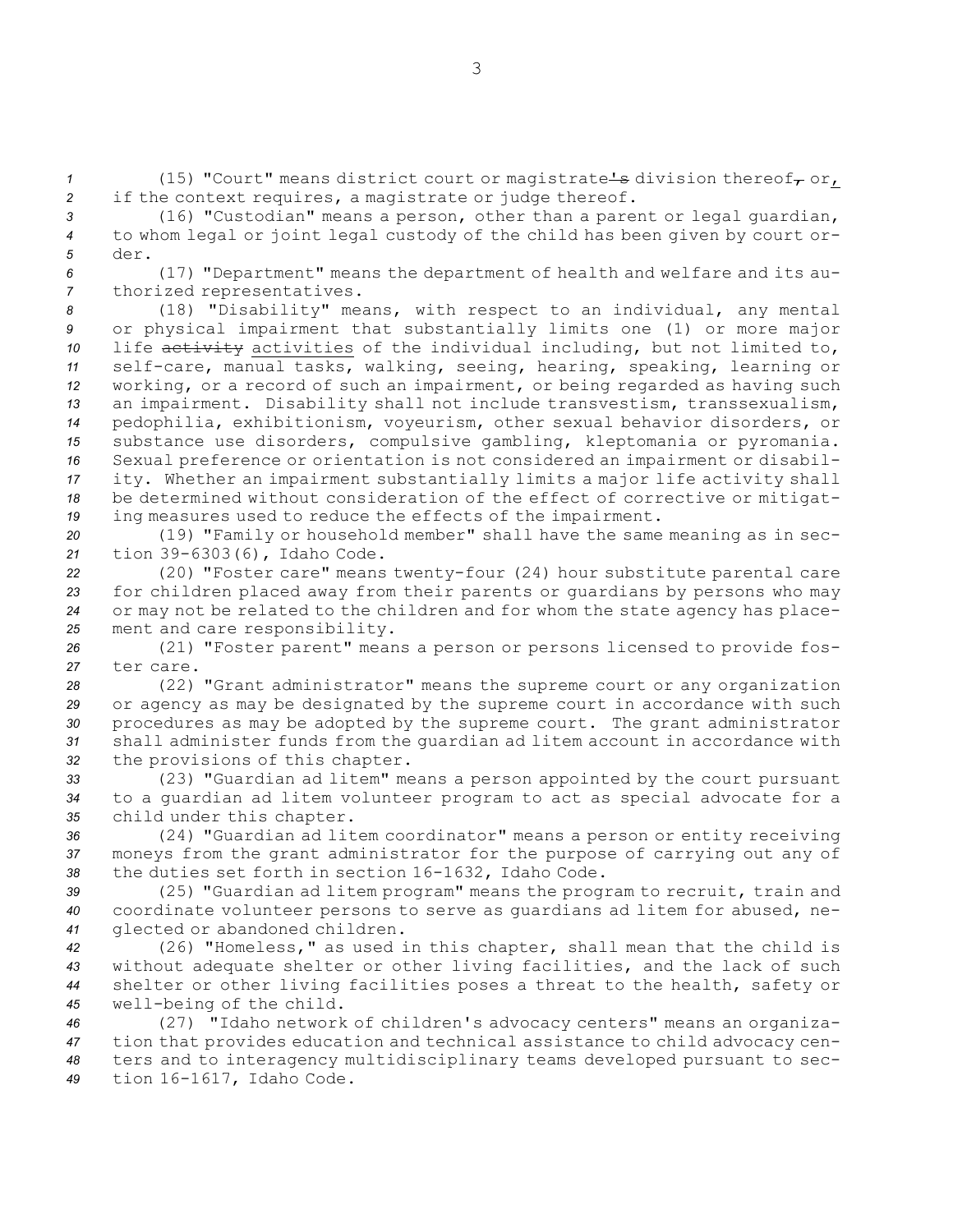(28) "Law enforcement agency" means <sup>a</sup> city police department, the pros- ecuting attorney of any county, state law enforcement officers, or the of- fice of <sup>a</sup> sheriff of any county. (29) "Legal custody" means <sup>a</sup> relationship created by court order, which vests in <sup>a</sup> custodian the following rights and responsibilities: (a) To have physical custody and control of the child, and to determine where and with whom the child shall live. (b) To supply the child with food, clothing, shelter and incidental ne- cessities. (c) To provide the child with care, education and discipline. (d) To authorize ordinary medical, dental, psychiatric, psychologi- cal, or other remedial care and treatment for the child, including care and treatment in <sup>a</sup> facility with <sup>a</sup> program of services for children, and to authorize surgery if the surgery is deemed by two (2) physicians li- censed to practice in this state to be necessary for the child. (e) Where the parents share legal custody, the custodian may be vested with the custody previously held by either or both parents. (30) "Mental injury" means <sup>a</sup> substantial impairment in the intellectual or psychological ability of <sup>a</sup> child to function within <sup>a</sup> normal range of per- formance and/or behavior, for short or long terms. (31) "Neglected" means <sup>a</sup> child: 22 (a) Who is without  $\frac{1}{2}$  proper necessary parental care and control<sub> $\tau$ </sub> or sub-23 sistence, medical or other care or control necessary for his well-being because of the conduct or omission of health and safety or who is placed in an obviously dangerous situation given the child's level of matu- rity, physical condition, or mental abilities due to the conscious dis- regard of obvious needs or obvious dangers to the child by his parents, guardian or other custodian or their neglect or refusal to provide them and that action or omission results in bodily injury or <sup>a</sup> substantial 30 risk of bodily injury or a substantial risk of immediate and grave harm to the child due to the conscious disregard of parental or caretaker re- sponsibilities; however, no child whose parent or guardian chooses for such child treatment by prayers through spiritual means alone in lieu of medical treatment shall be deemed for that reason alone to be neglected or lack parental care necessary for his health and well-being, but this subsection shall not prevent the court from acting pursuant to section 16-1627, Idaho Code; nor shall any child be considered neglected by virtue of engaging in independent activities, including but not limited *39* to: (i) Traveling to and from school, including by walking, running, or bicycling; (ii) Traveling to and from nearby commercial or recreational fa- cilities; (iii) Engaging in outdoor play; (iv) Remaining at home unattended; (v) Remaining in <sup>a</sup> vehicle if the temperature inside the vehicle is not or will not become dangerously hot or cold; or (vi) Engaging in other independent activities; or 49 (b) Whose parents, quardian, or other custodian are is unable to dis-charge their his responsibilities to and for the child and, as <sup>a</sup> result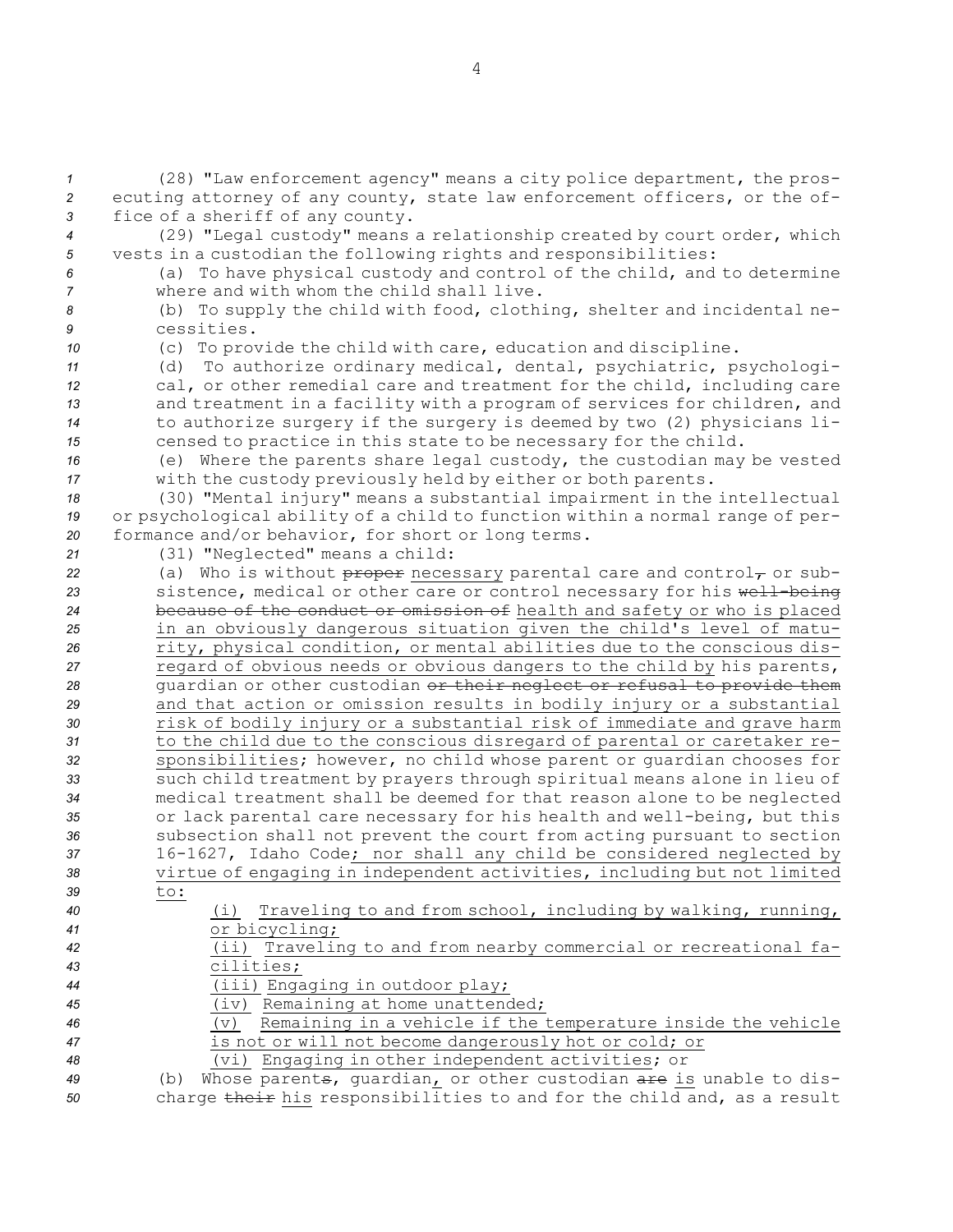*<sup>1</sup>* of such inability, the child lacks the parental care necessary for his *<sup>2</sup>* health, safety or well-being; or

*<sup>3</sup>* (c) Who has been placed for care or adoption in violation of law; or

*<sup>4</sup>* (d) Who is without proper education because of the failure to comply *<sup>5</sup>* with section 33-202, Idaho Code.

*<sup>6</sup>* (32) "Permanency hearing" means <sup>a</sup> hearing to review, approve, reject or 7 modify the permanency plan of the department<sub>r</sub> and to review reasonable ef-*<sup>8</sup>* forts in accomplishing the permanency plan.

*<sup>9</sup>* (33) "Permanency plan" means <sup>a</sup> plan for <sup>a</sup> continuous residence and main-*<sup>10</sup>* tenance of nurturing relationships during the child's minority.

 (34) "Protective order" means an order issued by the court in <sup>a</sup> child protection case, prior to the adjudicatory hearing, to enable the child to remain in the home pursuant to section 16-1615(8), Idaho Code, or following an adjudicatory hearing to preserve the unity of the family and to ensure the 15 best interests of the child<sub>r</sub> pursuant to section 16-1619(10), Idaho Code. Such an order shall be in the same form and have the same effect as <sup>a</sup> domes- tic violence protection order issued pursuant to chapter 63, title 39, Idaho Code. <sup>A</sup> protective order shall be for <sup>a</sup> period not to exceed three (3) months unless otherwise stated in the order.

 (35) "Protective supervision" is <sup>a</sup> legal status created by court order in <sup>a</sup> child protective case whereby the child is in the legal custody of his or 22 her parent (s), guardian (s) or other legal custodian (s), subject to supervi-sion by the department.

 (36) "Psychotropic medication" means <sup>a</sup> drug prescribed to affect psy- chological functioning, perception, behavior or mood. Psychotropic medi- cations include, but are not limited to, antidepressants, mood stabilizers, antipsychotics, antianxiety medications, sedatives and stimulants.

 (37) "Reasonable and prudent parent standard" means the standard of care characterized by careful and sensible parental decisions that main- tain the health, safety and best interests of <sup>a</sup> child while simultaneously encouraging the emotional and developmental growth of the child that <sup>a</sup> care- giver shall use when determining whether to allow <sup>a</sup> child in foster care under the responsibility of the state to participate in extracurricular, enrichment, cultural or social activities.

*<sup>35</sup>* (38) "Relative" means <sup>a</sup> child's grandparent, great grandparent, aunt, *<sup>36</sup>* great aunt, uncle, great uncle, brother-in-law, sister-in-law, first *<sup>37</sup>* cousin, sibling and half-sibling.

 (39) "Residual parental rights and responsibilities" means those rights and responsibilities remaining with the parents after the transfer of legal custody including, but not necessarily limited to, the right of visi- tation, the right to consent to adoption, the right to determine religious affiliation, the right to family counseling when beneficial, and the respon-sibility for support.

*<sup>44</sup>* (40) "Shelter care" means places designated by the department for tem-*<sup>45</sup>* porary care of children pending court disposition or placement.

 (41) "Supportive services," as used in this chapter, shall mean ser- vices that assist parents with <sup>a</sup> disability to compensate for those aspects of their disability that affect their ability to care for their child and that will enable them to discharge their parental responsibilities. The term includes specialized or adapted training, evaluations or assistance